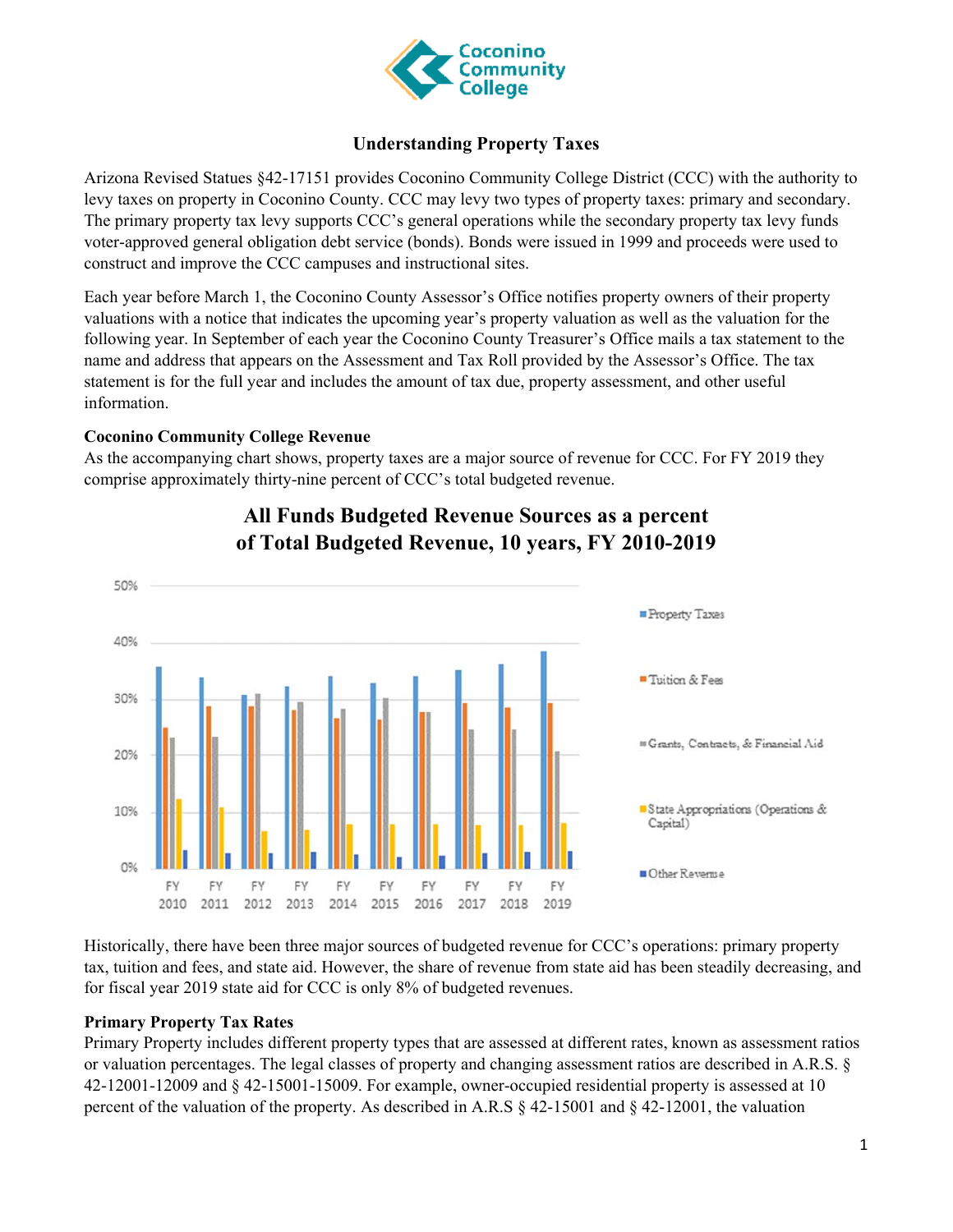

percentage for commercial property has been reduced from 25 percent in December 2005 to the current rate of 18 percent. The most common property types with the associated assessment ratio is shown in the table below.

#### **Valuation Percentages/Assessment Ratios**

|                                    | <b>Tax Year</b> |      |      |      |      |      |              |      |      |      |      |          |
|------------------------------------|-----------------|------|------|------|------|------|--------------|------|------|------|------|----------|
|                                    |                 |      |      |      |      |      |              |      |      |      |      | 2016 and |
|                                    |                 |      |      |      |      |      |              |      |      |      |      | future   |
| Class General Property Description | 2005            | 2006 | 2007 | 2008 | 2009 | 2010 | <u> 2011</u> | 2012 | 2013 | 2014 | 2015 | years    |
| Commercial and Industrial          | 25.0            | 24.5 | 24.0 | 23.0 | 22.0 | 21.0 | 20.0         | 20.0 | 19.5 | 19.0 | 18.5 | 18.0     |
| Agricultural, Vacant, Other        | 16.0            | 16.0 | 16.0 | 16.0 | 16.0 | 16.0 | 16.0         | 16.0 | 16.0 | 16.0 | 16.0 | 15.0     |
| Residential: Owner-Occupied        | 10.0            | 10.0 | 10.0 | 10.0 | 10.0 | 10.0 | 10.0         | 10.0 | 10.0 | 10.0 | 10.0 | 10.0     |
| Residential: Rental or Leased      | 10.0            | 10.0 | 10.0 | 10.0 | 10.0 | 10.0 | 10.0         | 10.0 | 10.0 | 10.0 | 10.0 | 10.0     |

Please note that the tax year listed on Coconino County property tax statements and CCC's fiscal year are not the same time periods. The tax year is one year behind CCC's fiscal year. For example, tax year 2018 is due to be paid during CCC's fiscal year 2019, which starts July 1, 2018 and ends June 30, 2019.

For tax year 2018, which is CCC's fiscal year 2019, the primary property tax assessed by CCC on a fictitious residential property, with an assessed property value of \$100,000, may be calculated as follows:

| Full Cash                       |  |          | Assessed     |                         | <b>CCC Primary Property Tax</b> |         | Primary |
|---------------------------------|--|----------|--------------|-------------------------|---------------------------------|---------|---------|
| <b>Residential</b><br>Value     |  | Value    |              | Rate                    | Property                        |         |         |
| Tax Year<br>Property            |  | Tax Year |              | Tax Year 2018           |                                 | Tax     |         |
| <b>Assessment Ratio</b><br>2018 |  | 2018     |              | (per \$100 Net Assessed |                                 | Due CCC |         |
| \$100,000                       |  | 0.1      | $=$ \$10,000 | X                       | 0.004741                        |         | \$47.41 |

#### **Setting the CCC Primary Tax Rate**

CCC is authorized to levy a total dollar amount, which is based on the maximum levy amount in the prior year plus the amount gained from new property. CCC's District Governing Board may also authorize an additional 2 percent maximum levy increase each year, following the Truth in Taxation notices and public hearing legal requirements. The subsequent tax rate is then determined based upon the total property valuation by property class in the county as provided by the Coconino County Assessor's Office. For example, for CCC fiscal year 2019 (tax year 2018), a two percent levy increase was approved and the primary property tax rate calculation was:

|               | 2 percent     |                   |                          | Prior Tax Year 2016 Levy         |
|---------------|---------------|-------------------|--------------------------|----------------------------------|
| Maximum       | increase      | Prior Tax         | Current Year Net         | with increase divided by         |
| Allowable     | authorized by | Year 2017         | <b>Assessed Property</b> | <b>Current Year Net Assessed</b> |
| Primary Tax   | District      | Levy with         | Value subject to         | Property Value subject to        |
| Levy for Tax  | Governing     | authorized        | taxation in prior year   | taxation in prior year divided   |
| Year 2017     | Board         | increase $(A)$    | divided by 100 (B)       | by $100(A/B)$                    |
| \$7,939,326 X | 1.02          | $=$ \$8,098,113 ÷ | \$17,082,766             | \$0.4741                         |

Increases in the amount of property tax that an individual taxpayer pays are driven by a number of factors including the change in the tax rate, the change in the valuation of the property being taxes, and any change in the assessment ratio.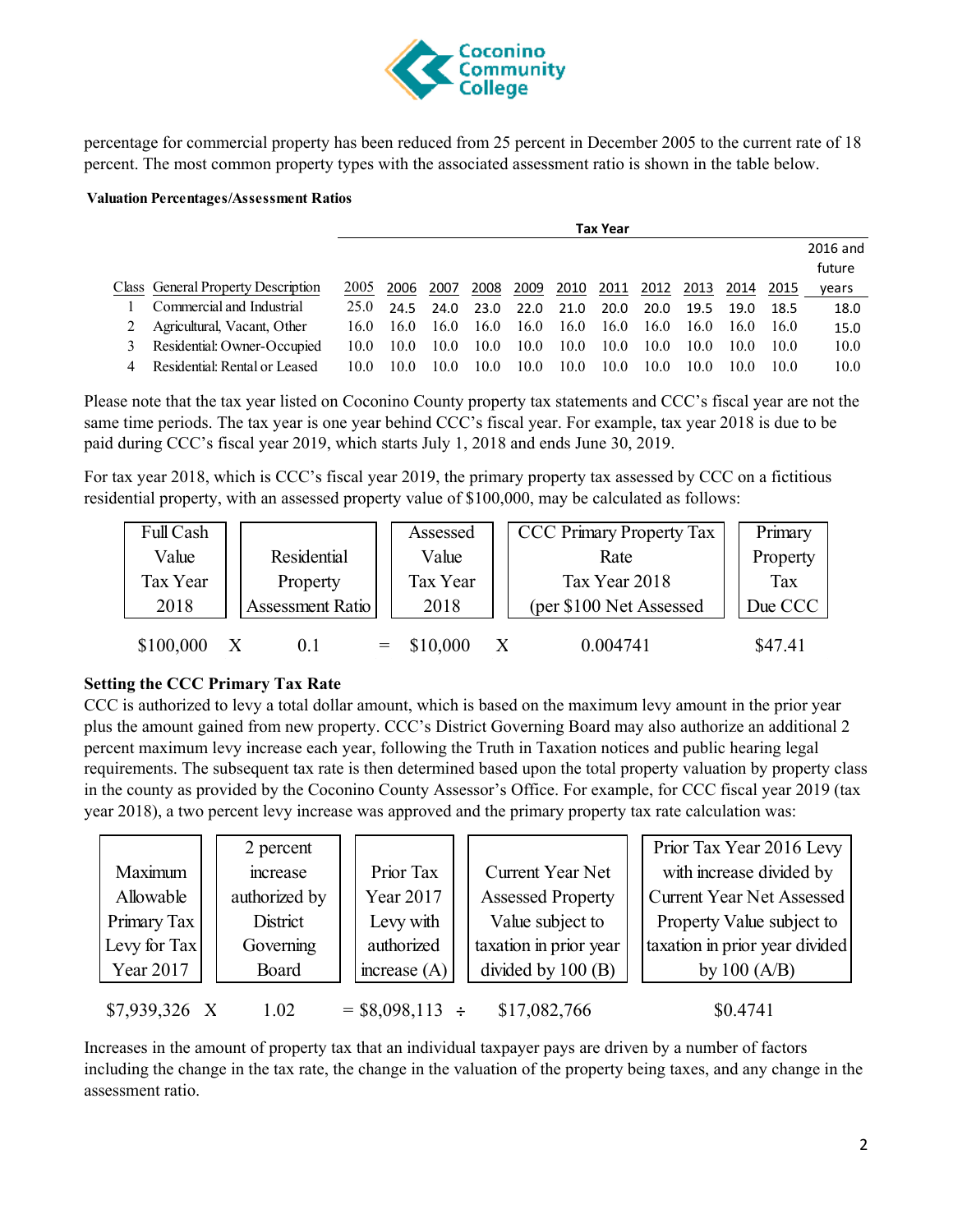

The chart below describes the Coconino Community College District primary and secondary tax rates from fiscal years 2005-2019 and demonstrates how both rates have changed during this time period. The primary tax rate has increased while the secondary tax rate decreased. Over the same time period, if these tax rates were added together, the combined tax rates have increased slightly. This has led to an overall increase of \$2.99 in the amount of taxes paid in support of CCC for a property with an assessed value that has remained constant over this same time period.





#### **Change in Distribution of Taxes**

Because changes in assessment ratios and valuations vary from year to year, different property class groups constitute a different percentage of the total primary property tax levy for CCC. As shown in the accompanying chart, the percentage of the CCC primary property tax levy comprised by residential property has been increasing. Approximately 58% of the CCC primary tax levy now comes from residential property compared with approximately 54% in FY 2010.



**CCC Primary Tax Levy Share by Property Type**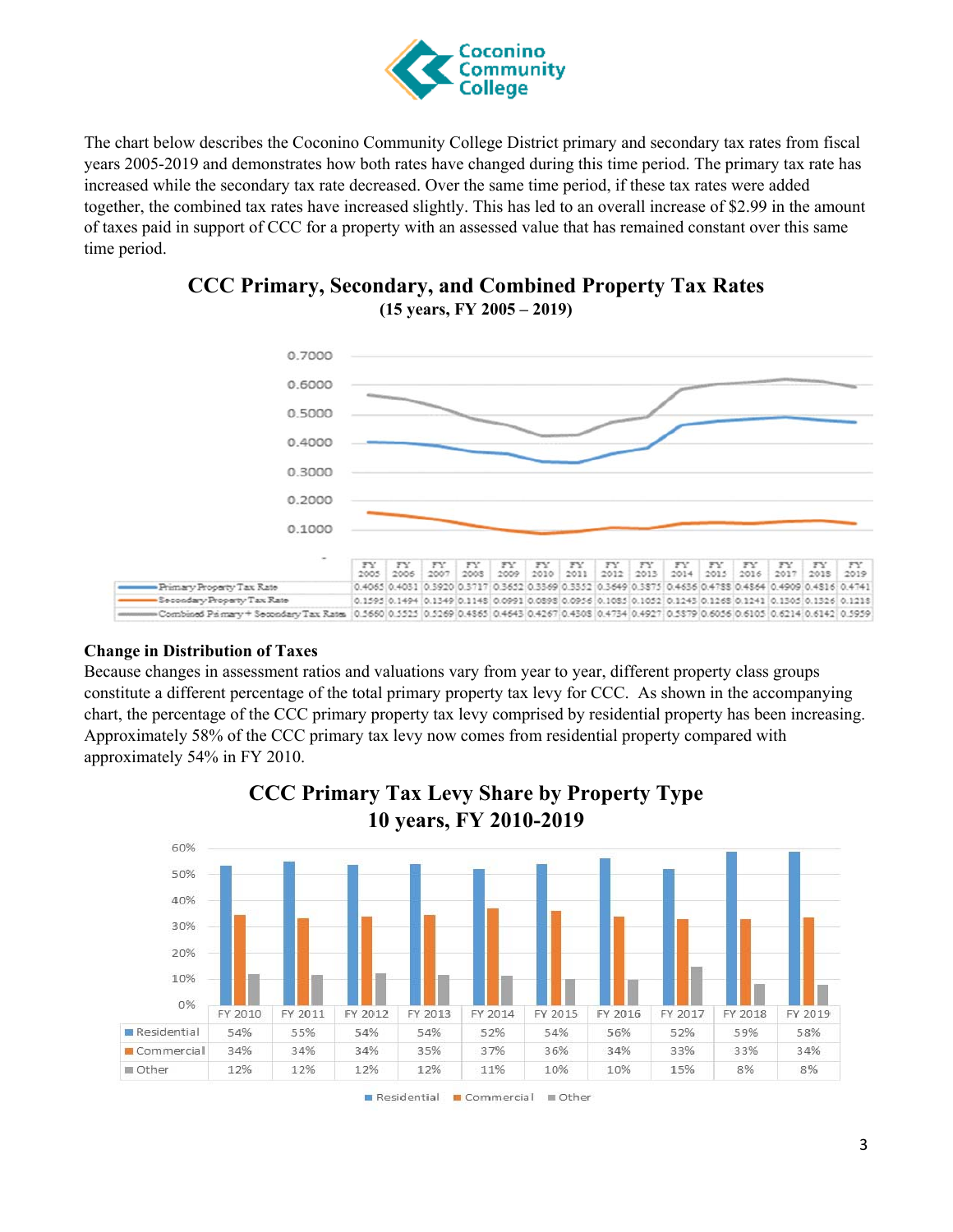

#### **Secondary Property Tax Rates**

As indicated previously, the secondary tax levy is the voter approved general obligation debt service for each fiscal year. The calculation of tax is similar to primary tax. For tax year 2018 (CCC fiscal year 2019), the secondary property tax rate assessed by CCC is \$0.1218. A fictitious residential property with an assessed full cash property value of \$100,000 would be calculated as follows:

| Full Cash | <b>Residential</b> | Assessed     | <b>CCC Secondary Property Tax</b> | Primary  |
|-----------|--------------------|--------------|-----------------------------------|----------|
| Value     | Property           | Value        | Rate                              | Property |
| Tax Year  | Assessmement       | Tax Year     | Tax Year 201                      | Tax      |
| 2018      | Ratio              | 2018         | (per \$100 Net Assessed Value)    | Due CCC  |
| \$100,000 | 0.10               | $=$ \$10,000 | 0.001218                          | \$12.18  |

The chart below shows the amount of general obligation debt service by year for CCC since fiscal year 2001. The balance on the bonds was defeased in fiscal year 2009, resulting in significant interest savings for taxpayers.



# **CCC General Obligation Bonds**

#### **Truth in Taxation**

CCC is required to comply with Arizona Revised Statutes § 15-1461.01 in order to increase taxes beyond the "levy neutral" amount. If the levy that CCC plans to assess is greater than the levy neutral amount and is approved by CCC's District Governing Board, then this statute requires CCC to perform certain tasks including: publish a notice (in a form required by Statute) in a general circulation newspaper, or, mail a notice to registered voters in the district and issue a press release containing the truth in taxation notice to all general circulation newspapers in the district, and mail information regarding this process to the property tax oversight commission.

An example of the truth in taxation notice that the District publishes is shown on the following page. Note that this example has been resized to better fit this document. While this truth in taxation notice states there was an increase in taxes, this notice describes and increase in the District's primary tax rate compared to keeping the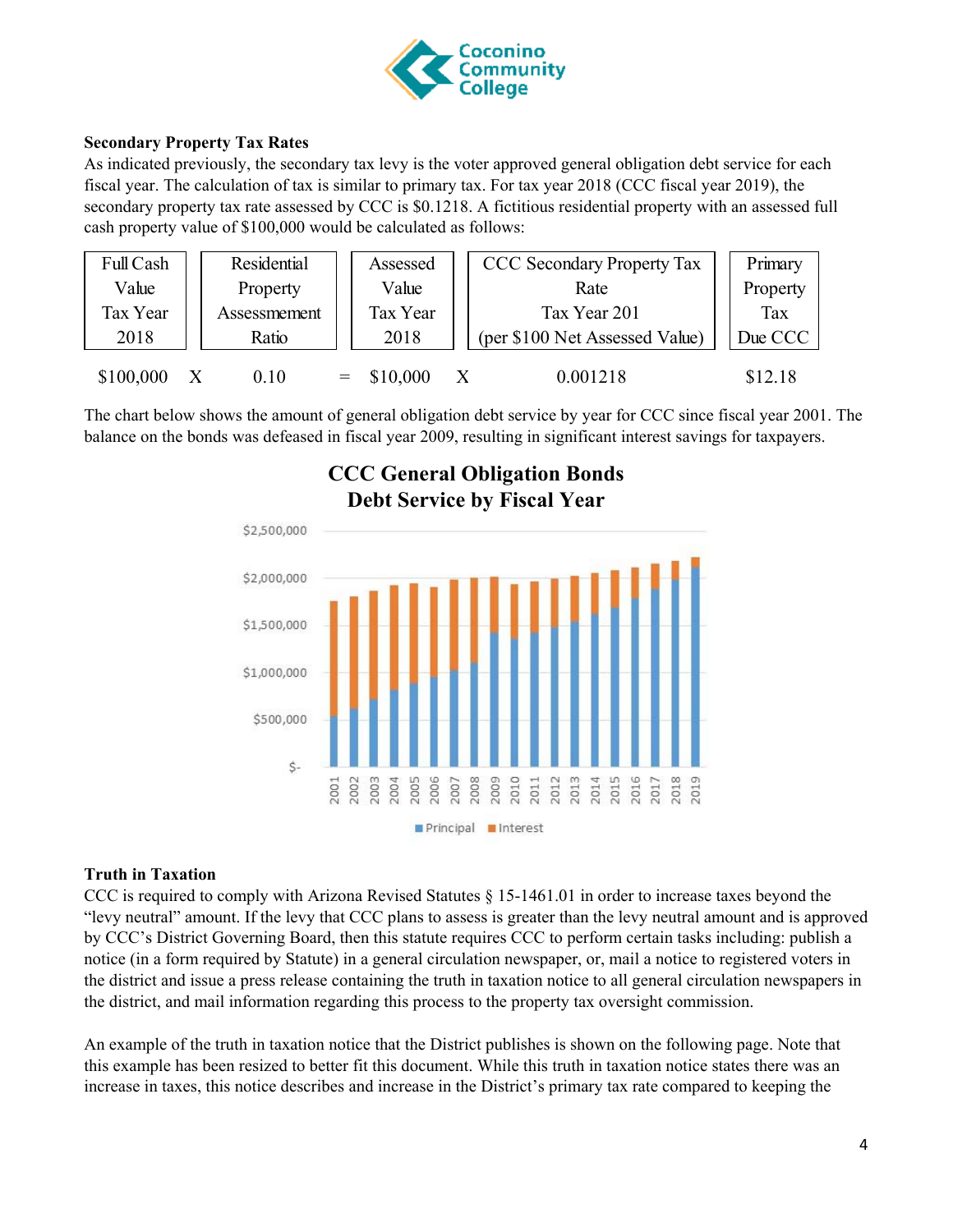

primary tax levy unchanged (or levy neutral) and does not describe a change in taxes compared to the previous year. Also, the verbiage and other parameters are specified in this Arizona Revised Statute may not be modified.

## **TRUTH IN TAXATION HEARING NOTICE OF TAX INCREASE**

In compliance with section 15-1461.01, Arizona Revised Statutes, Coconino Community College District is notifying its property taxpayers of Coconino Community College District's intention to raise its primary property taxes over last year's level. The Coconino Community District is proposing an increase in primary property taxes of \$158,870 or 2.0%.

For example, the proposed tax increase will cause Coconino County Community College District's primary property taxes on a \$100,000 home to be \$47.41 (total proposed taxes including the tax increase). Without the proposed tax increase, the total taxes that would be owed on a \$100,000 home would have been \$46.48.

This proposed increase is exclusive of increased primary property taxes received from new construction. The increase is also exclusive of any changes that may occur from property tax levies for voter approved bonded indebtedness or budget and tax overrides.

All interested citizens are invited to attend the public hearing on the tax increase that is scheduled to be held May 21st, 2018 at 5:30 p.m. in the Lone Tree Board Room at Coconino Community College, 2800 S. Lone Tree, Flagstaff, Arizona.